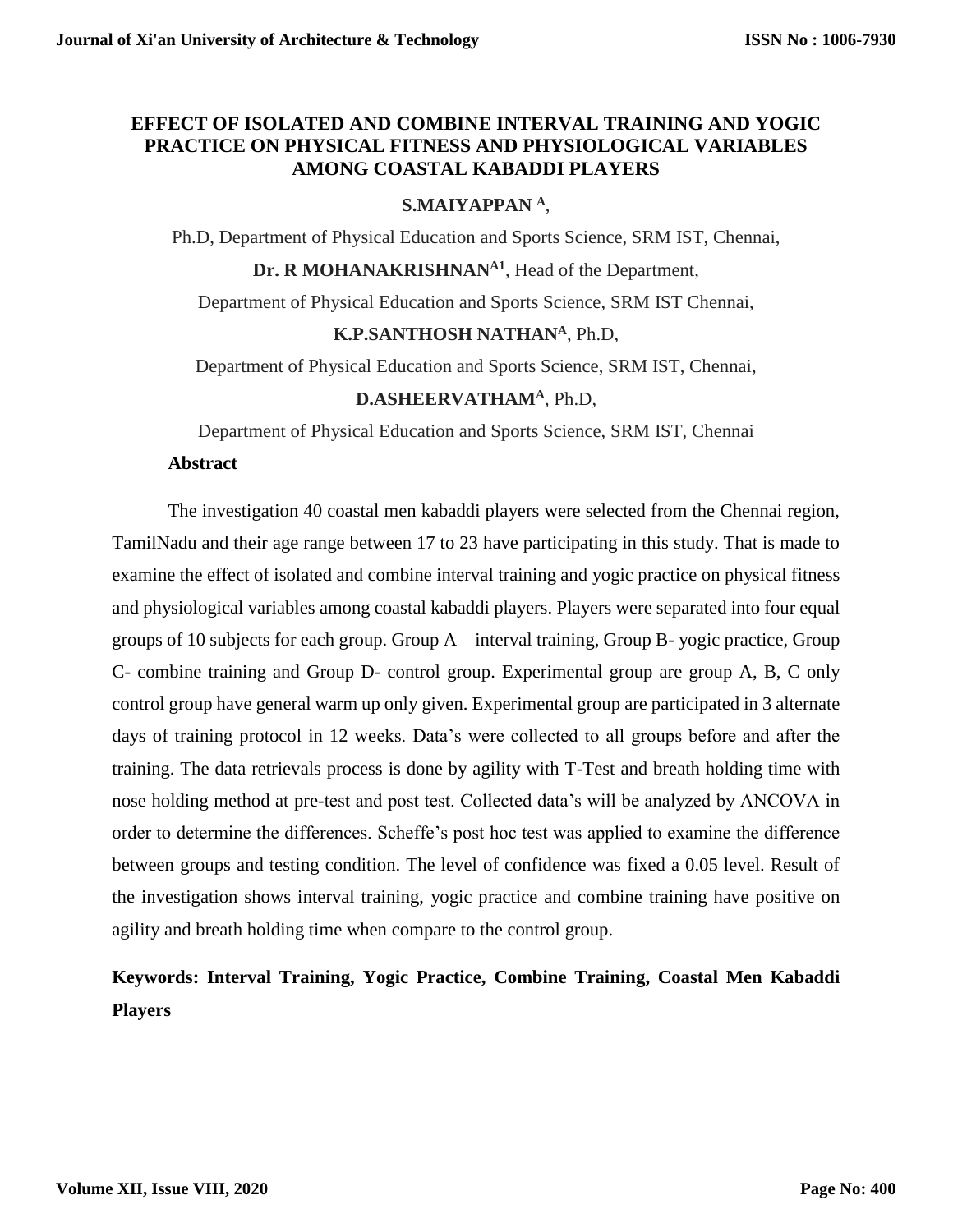#### **Introduction**

Sports are one of the striking features of twentieth century life, as evidenced by the variety and popularity of sporting events in the most diverse parts of the world. The Kabaddi is ancient and essentially of Indian origin. Kabaddi is basically an outdoor team game played in the tropical countries of Asia. The excitement and thrill provided by the game has made it very popular and Kabaddi. The game demands agility, muscular co-ordination, breath holding capacity, quick responses and a great deal of presence of mind.

The natural activities of catching, pulling, pushing, throwing, running, jumping instinctively to human beings are called into play in the game of Kabaddi. Kabaddi was probably invented to develop defensive responses by an individual against group attacks and a group's responses to an individual attack.

Interval training is perhaps the most method for improving endurance of Various types. Interval training is a method of training where you increase and decrease the intensity of your workout between aerobic and anaerobic training. Interval training is a type of discontinuous physical training that involves a series of low- to high-intensity exercise workouts interspersed with rest or relief periods. Interval training organization of any cardiovascular workout cycling, running, rowing and is prominent in many sports increase and decrease the intensity of workout between aerobic and anaerobic training.

Interval training method that in based on the contractions of the body's muscles. Athletes improve their endurance ability, upper body strength, speed and agility. The body to reach its maximum endurance in the smallest amount of time possible. The maximum gains towards their endurances, acceleration, power, strength and agility

Yoga is an ancient art based on a harmonizing system of development for the body mind and spirit. It is an art and takes into purview the mind, the body and the soul of the man in its aim of reaching Divinity. The continued practice of yoga will lead to a sense of peace and wellbeing the practice of yoga makes the body strong and flexible. Yoga is the means to control body and mind and has gained world-wide popularity.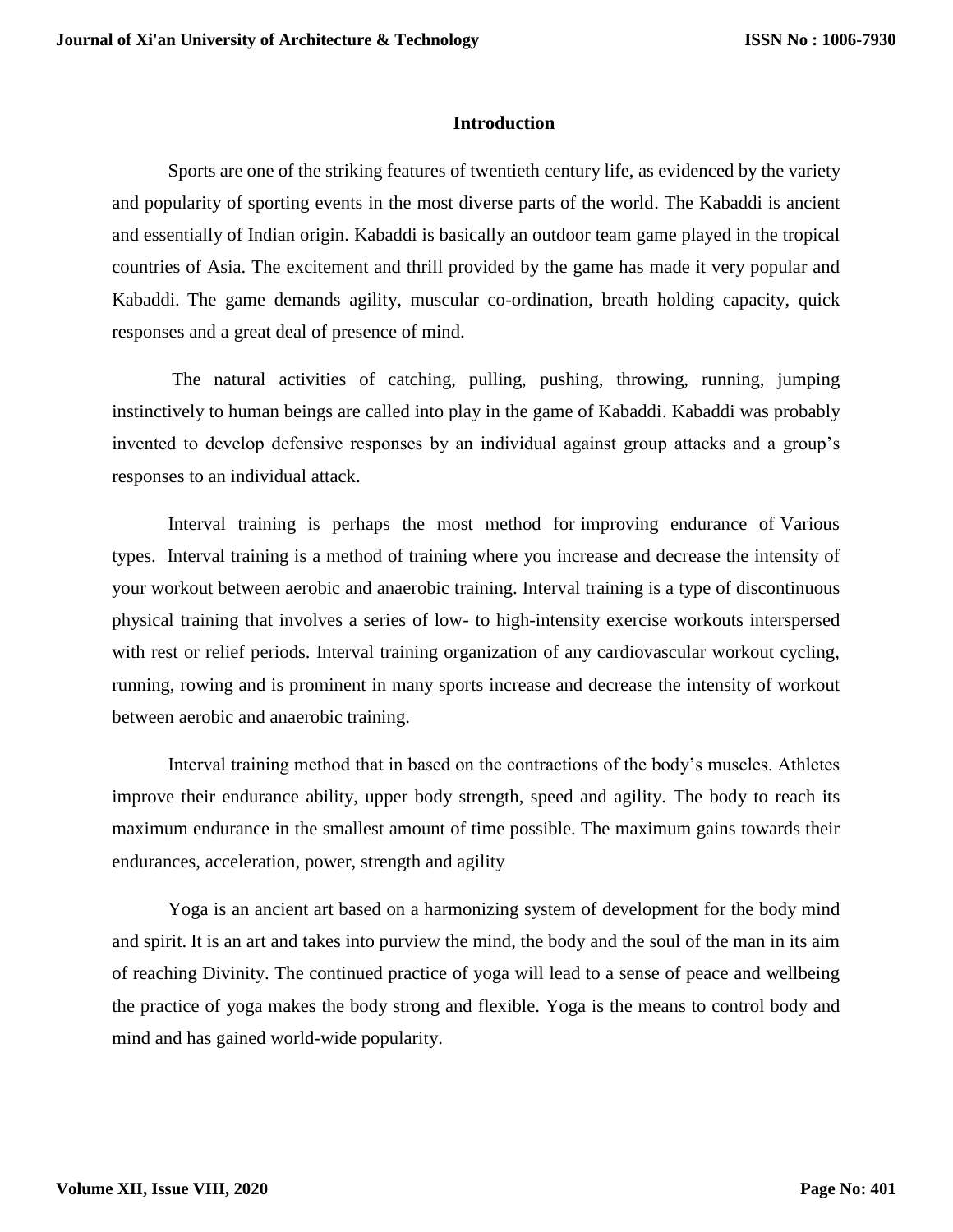Yoga has become an essential part of the curriculum of sports and in almost every walk of life. Kabaddi has also been related to Yoga Pranayama of Yoga taking a deep breath and withholding it plays a major role in Kabaddi. Kabaddi while with-holding breath by the raider during the entire duration of his attack. Controlling breath as in Yoga together with physical activity as in any other sport. The game combines Yoga with vigorous physical activity.

## **Proclamation of the study**

The purpose of the study was effect of isolated and combine interval training and yogic practice on physical fitness and physiological variables among coastal kabaddi players

## **Methodology**

To achieve the purpose of present study 40 coastal men kabaddi players from Chennai region, TamilNadu at the age of 17 to 23 years. The subject was divided into four equal groups. The investigator selected the following variables for the present investigation.

Table-I

| Sn.No | Variables           | Test Items | <b>Jnits</b> |
|-------|---------------------|------------|--------------|
|       | agility             | T-Test     | Seconds      |
| ـ.    | Breath holding time |            | seconds      |

True randomized experimental group design has been employed with four groups, namely interval training, yogic practice, combine interval and yogic practice and control group with 10 subjects of each group. Group A- as interval training, Group B- as yogic practice, Group Ccombine interval and yogic practice and Group D- as control group. Group A, B, C participated their respective treatment for a period of twelve weeks and general training were given to the control group. The training should be given at morning time with proper warming up exercise for 3 times a week (Monday, Wednesday and Friday) of twelve weeks. The data should be collected before and after the training protocol. The four groups were statistically analyzed by using analysis of covariance (ANCOVA).In case of significance, sheffie's post hoc tests were calculated to detect differences between groups. All analyses were executed IBM- SPSS 22.0 software was used the confidence level maintained at 0.05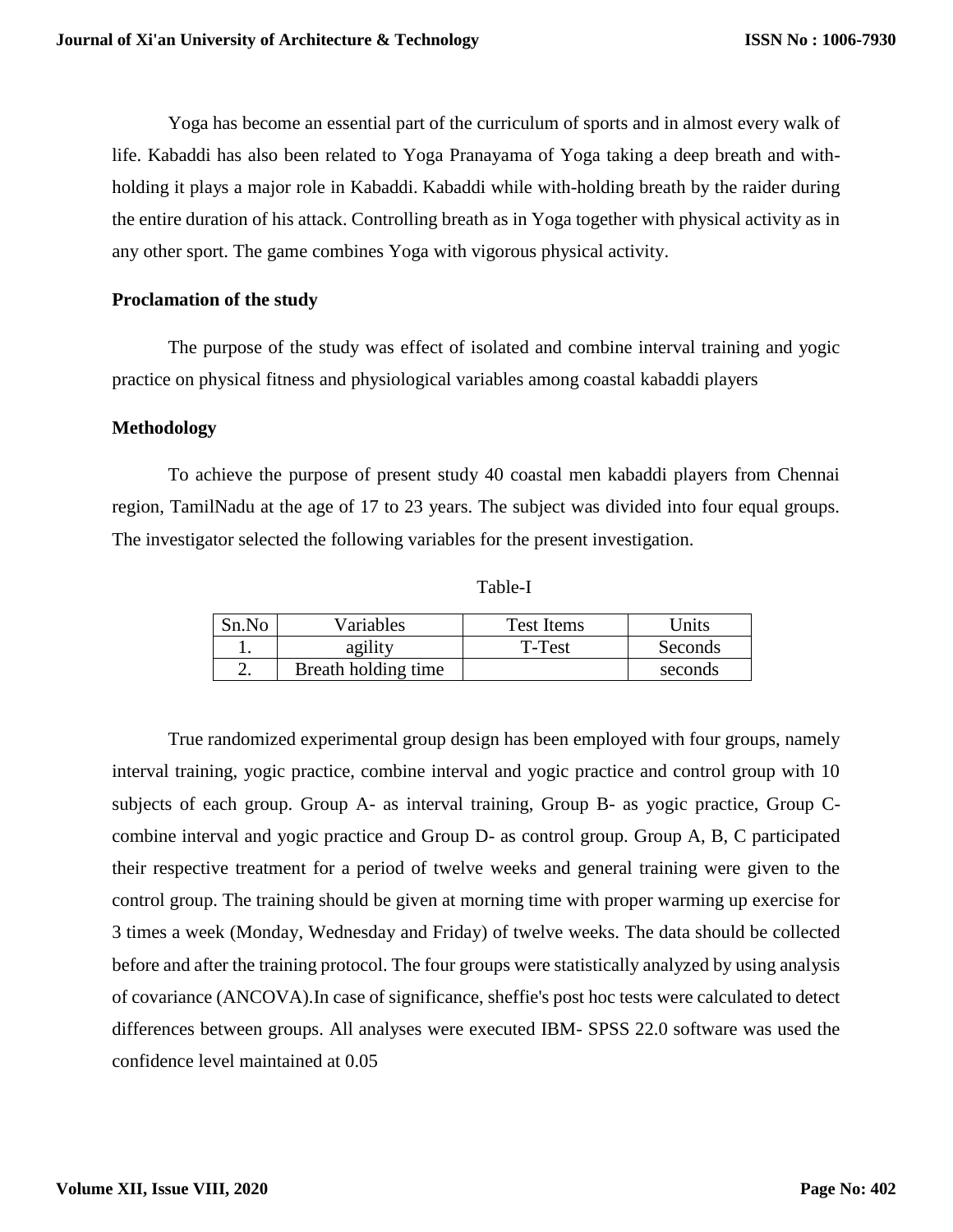| Test   | Interval | Yogic      | Combine | Control | Sum of | df | Mean   | F ratio |
|--------|----------|------------|---------|---------|--------|----|--------|---------|
|        | group A  | practice B | group C | group D | square |    | square |         |
| Pre    |          |            |         |         | .052   | 3  | .017   |         |
| test   | 15.47    | 15.46      | 15.40   | 15.39   |        |    |        | .097    |
|        |          |            |         |         | 6.44   | 36 | .179   |         |
| Post   |          |            |         |         | 8.02   | 3  | 2.67   |         |
| test   | 14.54    | 14.45      | 14.26   | 15.42   |        |    |        | 13.92*  |
|        |          |            |         |         | 6.91   | 36 | .192   |         |
| Adjust |          |            |         |         | 8.54   | 3  | 2.84   |         |
| post   | 14.50    | 14.42      | 14.28   | 15.45   |        |    |        | 48.65*  |
| test   |          |            |         |         | 2.04   | 35 | .059   |         |
|        |          |            |         |         |        |    |        |         |

**Analysis of covariance of pre-test post- test and adjust post-test on agility among interval training group, yogic practice group, combine group and control group**

The value of agility pre-test for interval training, yogic practice, combine training and control group was 15.47, 15.46, 15.40 and 15.39 respectively and the f ratio value .097 was found to be lower than the table value 2.84 was significantly lesser than the table value 2.84 df 3 and 36 significance at the level of confidence 0.05. The obtained agility post-test for interval training, yogic practice, combine training and control group was 14.54, 14.45, 14.26 and 15.42 respectively and the f ratio value **13.92\*** was found to be greater than the table value 2.84 was significantly greater than the table value 2.84 df 3 and 36 significance at the level of confidence 0.05.

The obtained agility adjust post-test for interval training, yogic practice, combine training and control group was 14.50, 14.42, 14.28 and 15.45 respectively and the f ratio value **48.65\*** was found to be greater than the table value 2.84 was significantly greater than the table value 2.84 df 3 and 36 significance at the level of confidence 0.05.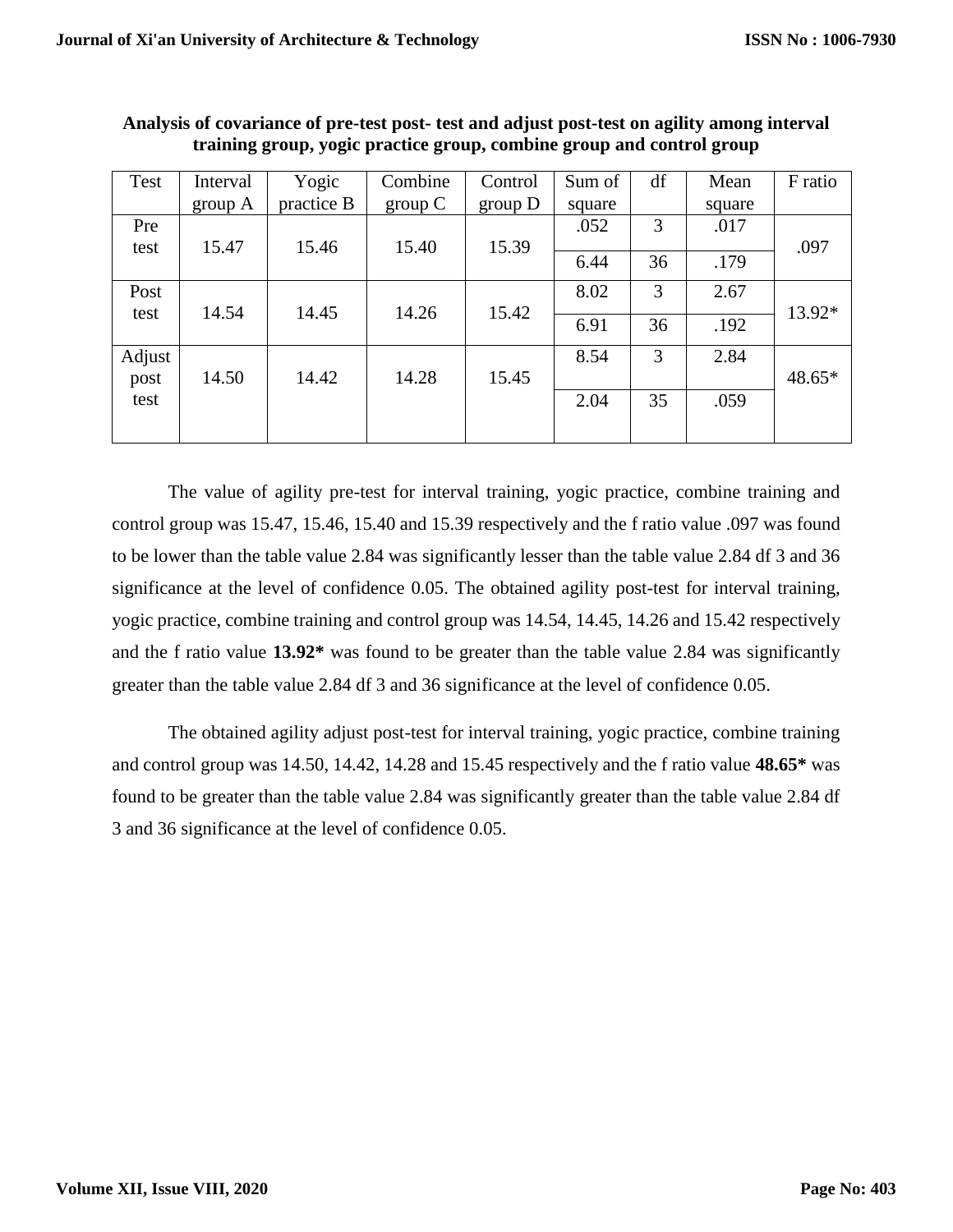| Interval | Yogic    | Combine  | Control | Mean value | C.I value |
|----------|----------|----------|---------|------------|-----------|
| training | practice | training | group D |            |           |
| group A  | group B  | group c  |         |            |           |
| 14.50    | 14.42    |          |         | 0.08       |           |
| 14.50    | --       | 14.28    |         | 0.22       |           |
| 14.50    |          |          | 15.45   | 0.95       |           |
|          | 14.42    | 14.28    |         | 0.14       | 0.35      |
|          | 14.42    |          | 15.45   | 1.03       |           |
|          | --       | 14.28    | 15.45   | 1.17       |           |

**Sheffe's post hoc test on agility among interval training group, yogic practice group, combine group and control group**

The mean difference among four groups in agility during the adjust post-test session according the difference in interval training and yogic practice groups was 0.08, interval raining and combine training was 0.22, interval training and control group was 0.95, yogic practice and combine training was 0.14, yogic practice and control group 1.03, combine training and control group 1.17 both having significance at 0.05 confidence level. The agility is greater than the confidence interval value 0.35 which shows significant difference in interval training and control group, yogic practice and control group, combine training and control group at 0.05 level of confidence.

| among mterval trammig group, yogic practice group, combine group and control group |          |            |         |         |        |    |        |         |
|------------------------------------------------------------------------------------|----------|------------|---------|---------|--------|----|--------|---------|
| Test                                                                               | Interval | Yogic      | Combine | Control | Sum of | Df | Mean   | F ratio |
|                                                                                    | group A  | practice B | group C | group D | square |    | square |         |
| Pre                                                                                |          |            |         |         | .500   | 3  | .167   |         |
| test                                                                               | 26.80    | 26.70      | 26.50   | 26.60   | 118.6  | 36 | 3.29   | .051    |
| Post                                                                               |          |            |         |         | 75.67  | 3  | 25.22  |         |
| test                                                                               | 29.20    | 29.50      | 30.70   | 26.90   | 125.1  | 36 | 3.47   | $7.25*$ |
| Adjust                                                                             |          |            |         |         | 77.87  | 3  | 25.95  |         |
| post<br>test                                                                       | 29.06    | 29.45      | 30.84   | 26.94   | 21.21  | 35 | .606   | 42.82*  |
|                                                                                    |          |            |         |         |        |    |        |         |

**Analysis of covariance of pre-test post- test and adjust post-test on breath holding time among interval training group, yogic practice group, combine group and control group**

The value of breath holding time pre-test for interval training, yogic practice, combine training and control group was 26.80, 26.70, 26.50 and 26.60 respectively and the f ratio value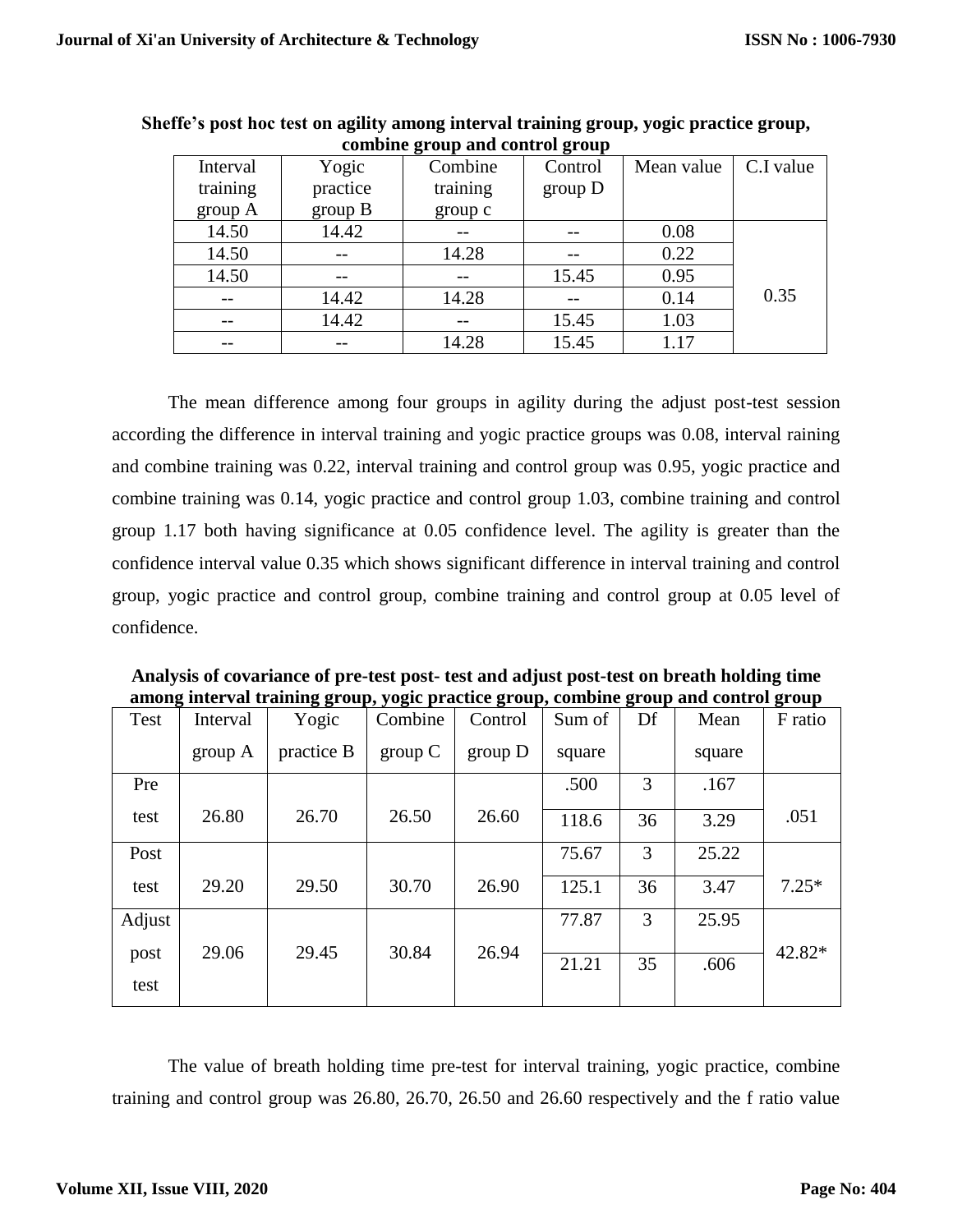.051 was found to be lower than the table value 2.84 was significantly lesser than the table value 2.84 df 3 and 36 significance at the level of confidence 0.05. The obtained breath holding time post-test for interval training, yogic practice, combine training and control group was 29.20, 29.50, 30.70 and 26.90 respectively and the f ratio value 7.25\* was found to be greater than the table value 2.84 was significantly greater than the table value 2.84 df 3 and 36 significance at the level of confidence 0.05.

The obtained breath holding time adjust post-test for interval training, yogic practice, combine training and control group was 29.06, 29.45, 30.84 and 26.94 45 respectively and the f ratio value 42.82\* was found to be greater than the table value 2.84 was significantly greater than the table value 2.84 df 3 and 36 significance at the level of confidence 0.05.

| comome group and control group |          |          |         |            |           |  |  |
|--------------------------------|----------|----------|---------|------------|-----------|--|--|
| Interval                       | Yogic    | Combine  | Control | Mean value | C.I value |  |  |
| training                       | practice | training | group D |            |           |  |  |
| group A                        | group B  | group c  |         |            |           |  |  |
| 29.06                          | 29.45    |          |         | 0.39       |           |  |  |
| 29.06                          |          | 30.84    |         | 1.78       |           |  |  |
| 29.06                          |          |          | 26.94   | 2.12       |           |  |  |
| $- -$                          | 29.45    | 30.84    |         | 1.39       | 0.34      |  |  |
| $---$                          | 29.45    |          | 26.94   | 2.51       |           |  |  |
| --                             |          | 30.84    | 26.94   | 3.90       |           |  |  |

**Sheffe's post hoc test on agility among interval training group, yogic practice group, combine group and control group**

The mean difference among four groups in agility during the adjust post-test session according the difference in interval training and yogic practice groups was 0.39, interval raining and combine training was 1.78, interval training and control group was 2.12, yogic practice and combine training was 1.39, yogic practice and control group 2.51, combine training and control group 3.90 both having significance at 0.05 confidence level. The agility is greater than the confidence interval value 0.34 29 which shows significant difference at 0.05 level of confidence.

## **Conclusion**

Based on the result of study the conclusion was drawn. The result of the study was significant improvement in the experimental groups on compare to the control group after the completion effect of isolate and combine interval training and yogic practice on agility and breath holding time among coastal men kabaddi players. The combine training shows better performance